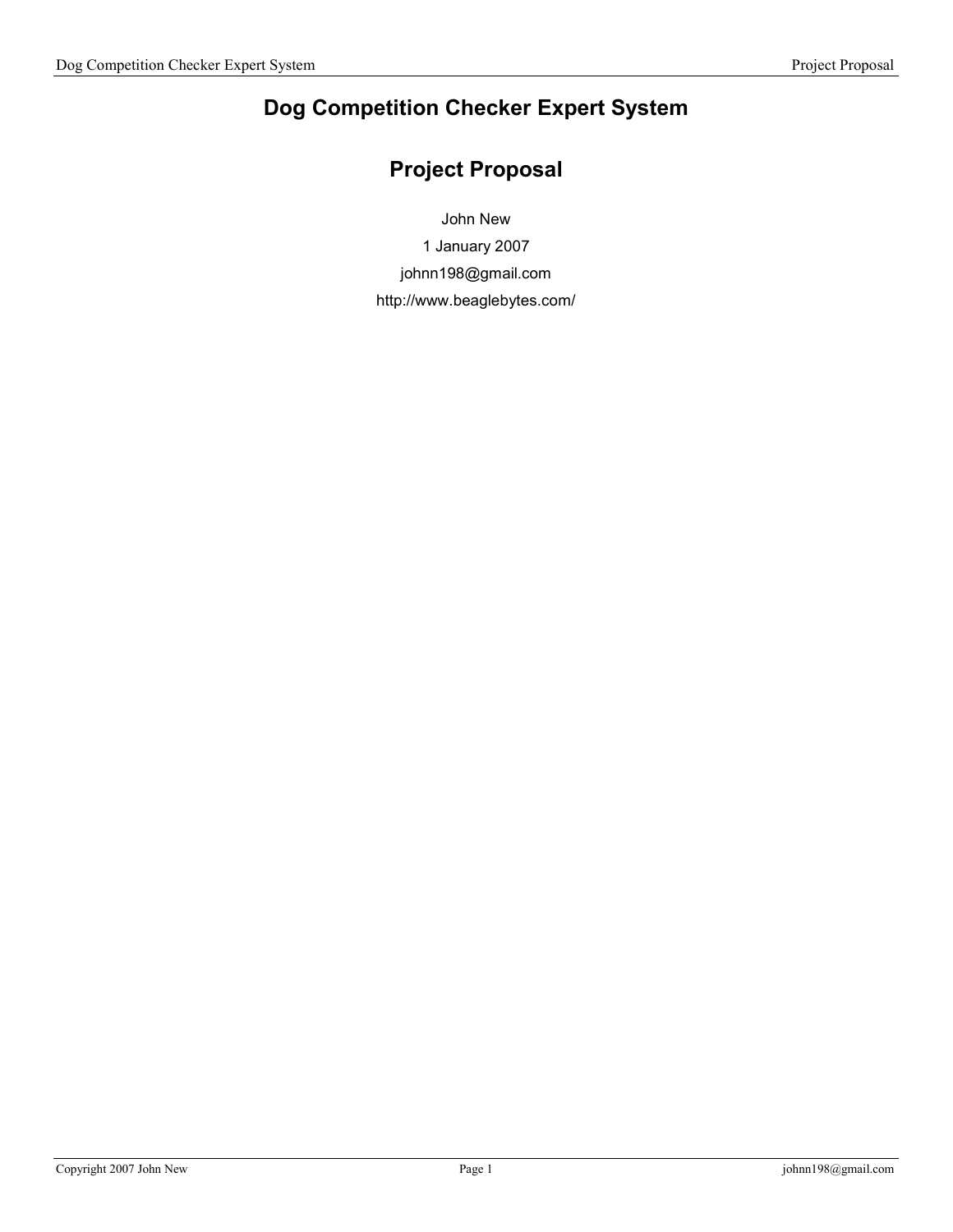## **Table of Contents**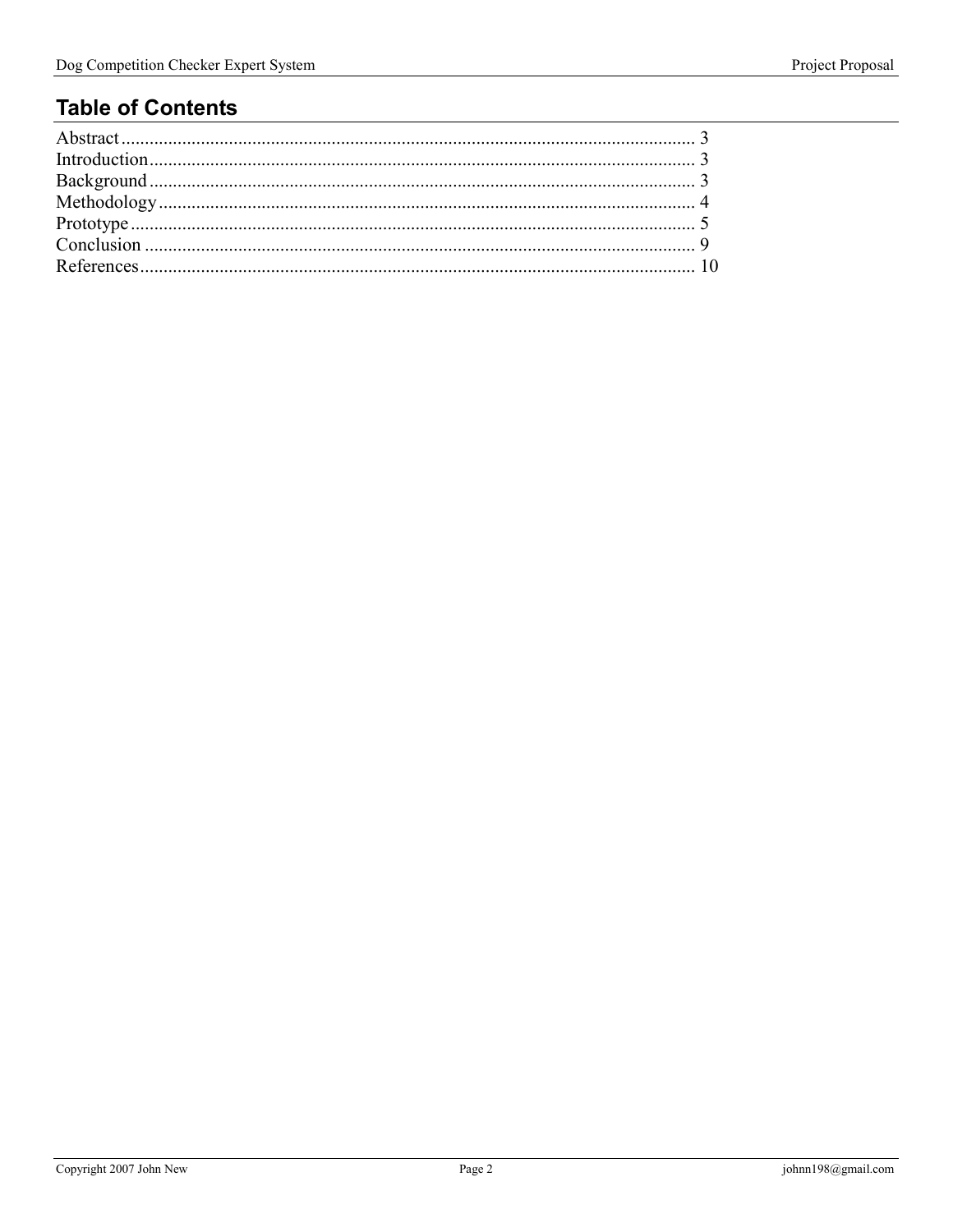### Abstract

This report presents a proposal for developing a Dog Competition Checker Expert System.

This expert system is designed to check a handler and dog for eligibility and success in relation to various types of canine competitions. The report discusses how canine competitions are regulated, organised, and conducted. It summarises some benefits of the expert system. It explains the sources for domain knowledge. Finally, it includes a working prototype of the expert system that shows some sample rules.

### Introduction

Various expert systems exist in relation to dogs. Numerous expert systems are designed to help potential pet owners choose a dog of a suitable breed as a pet [6, 7, 8, 9, 17, 23, 24]. At least one expert system is available to diagnose canine ailments [10]. One article used greyhound racing as the knowledge domain while examining expert prediction techniques [14]. However, to the best of the author's knowledge, no expert system exists to check a handler and dog for eligibility and success in relation to various types of canine competitions. An expert system would conceivably be very useful for this knowledge domain because of the variety of canine competitions and the many rules that handlers and dogs must follow to succeed in a competition.

### **Background**

In Australia, the Australian National Kennel Council (ANKC) is the peak administrative body for canine affairs in Australia<sup>1</sup>. Each State and Territory has its own controlling body, which is a member of the ANKC. In NSW, for example, the member body is the Royal NSW Canine Council. The State or Territory member body grants affiliation to dog clubs, keeps a registrar of purebred dogs, and sanctions the holding of shows and various trials. This includes canine competitions such as Agility, Earthdog, Endurance, Flyagility, Flyball, Herding, Jumping, Lure Coursing, Obedience, Showing, Tracking, and so on. Although rules and regulations for the competitions may vary among the States and Territories<sup>2</sup>, they must be approved by the ANKC before they can become effective.

In most competitions, a handler<sup>3</sup> and dog compete as a pair. The handler instructs his or her dog to perform a series of tasks according to the rules that are appropriate for the type and level of competition. During competition, an authorised judge determines whether tasks are performed satisfactorily<sup>4</sup>. Points are awarded and deducted for, respectively, successfully and unsuccessfully completing each task. Generally speaking, depending on the competition, each task must receive at least a pass mark, and the total score must equal or exceed 85%.

The rules for each type of competition are well-defined but are often regarded as fairly daunting. This is mainly because there are numerous tasks, judging is very strict, and points are usually deducted for the slightest breach of the rules. Points can be lost very quickly. A dog may also be disqualified for lapses such as excessive barking, prematurely leaving a ring, and acting aggressively. For novice and experienced handlers alike, canine competitions can be stressful, but a good knowledge of rules can help to make things easier.

The expert system discussed in this proposal, therefore, provides a quick and easy way for a handler to check: first, whether a dog is eligible to compete in a certain type and level of competition; and, second, whether a dog has successfully completed the series of tasks required by a certain type and level of competition and is, therefore, eligible for an award or title<sup>5</sup>. The expert system also provides some tips for improving performance at competition and avoiding breaches of the rules.

<u>.</u>

 $1$  The ANKC, in turn, is one of approximately 80 organisations that are members of the World Canine Organisation.

 $2$  In reality, there is very little variation in the rules for canine competitions among the States and Territories.

 $3$  A handler is the human that accompanies his or her dog during a canine competition.

 $4$  The size of the dog also influences the requirements for some tasks. For example, in the case of a high jump, a smaller dog is required to jump over a lower height than a larger dog.

<sup>&</sup>lt;sup>5</sup> The difference between an award and title is that the former does not allow letters of recognition to be placed before or after a dog's name.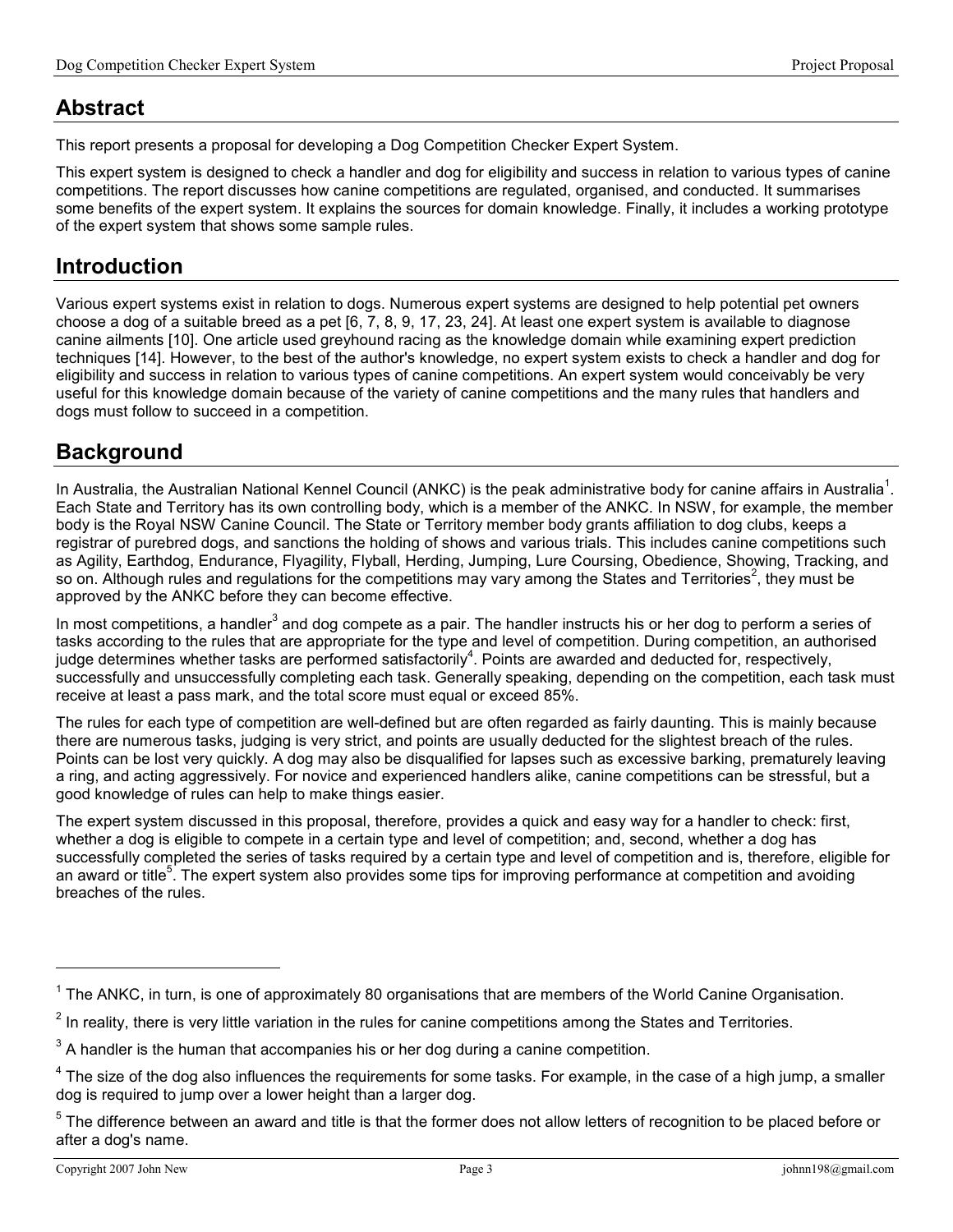### Methodology

The general knowledge domain for the expert system is canine competitions held under the auspices of the Royal NSW Canine Council. Of the types of competitions that fall within this domain, arguably the most important is Obedience. This is partly because canine obedience is a prerequisite for success at any other type of canine competition, and partly because the rules for Obedience are fairly complex given the various levels and numerous tasks in Obedience competitions.

The final expert system, therefore, will include rules for checking Obedience competitions. It will include rules for checking other types of canine competitions if time permits.

The definitive information for each type of canine competition, including Obedience, is in printed rule books available for purchase from the Royal NSW Canine Council. Numerous online sources summarise the rules [1, 2, 3, 4, 11, 15, 16, 18, 21, 22, 25, 26], and these are often more useful than the rules because they include helpful tips for the handler. Expert instructors at many NSW Dog Training Clubs are available to interpret or clarify the rules.

The expert system will be developed using the C Language Integrated Production System (CLIPS). The interface to the expert system will be the text-only command-line system supplied by CLIPS.

Using the text-only user interface, the expert system will provide the user with two input methods.

The first input method will be through menus. Menus will provide the means to navigate up and down a hierarchy (to and from a certain type and level of canine competition) and to exit from the expert system. Users will be able to select a menu option by typing a number. For example, the Main Menu will look similar to this (assuming a variety of canine competitions are included in the expert system):

Main Menu ---------------------------------------- 1. Eligibility 2. Obedience 3. Agility 4. Tracking 5. Endurance 0. Exit Please select an option (0-5):

A typical submenu (for example, after selecting "2. Obedience" from the Main Menu) will look similar to this:

```
2. Obedience 
---------------------------------------- 
Check eligibility for Obedience Competitions and Titles: 
1. Encouragement Class 
2. Novice Class 
3. Open Class 
4. Utility Class 
5. Champion Class 
0. Return to the Main Menu 
Please select an option (0-5):
```
The second input method will be through questions, usually requiring a "yes" or "no" answer. After navigating to the lowest possible menu level in a certain hierarchy, the user will be asked a series of questions that is appropriate to the type and level of canine competition - to check whether a dog can compete in a certain type and level of competition or is eligible for a certain award or title. For example, after selecting Encouragement Class, typical questions may include:

```
Can the dog Heel on Lead (at least 15/30 points)? (yes no) 
Can the dog Stand for Examination (at least 15/30 points)? (yes no) 
Can the dog Stand Stay (at least 15/30 points)? (yes no) 
Can the dog Sit Stay (at least 15/30 points)? (yes no) 
Can the dog Down Stay (at least 15/30 points)? (yes no) 
Did the dog receive a pass score in Encouragement Class competition (at least 115/130 
points)? (yes no)
```
Error-checking will be provided to ensure that the expert system accepts only valid menu options or responses to questions.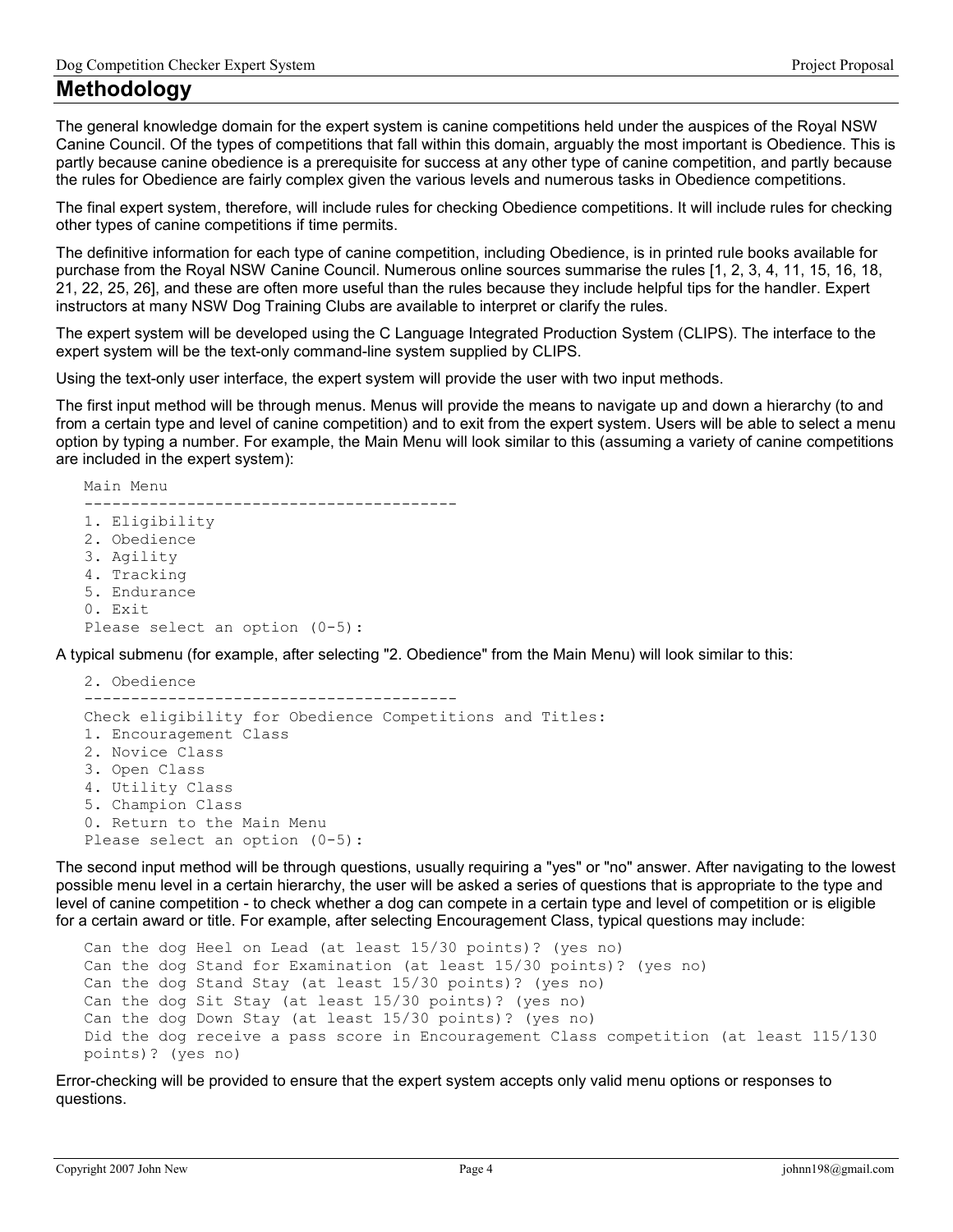#### **Prototype**

The following listing is a working prototype of the expert system. It shows the use of CLIPS deffunctions, defglobals, deffacts, defrules, the use of control facts to move from phase to phase, assertions, retractions, input by using menus, input by answering questions, and various other CLIPS language constructs:

```
; DOG COMPETITION CHECKER EXPERT SYSTEM
;Version 1.2, 1 January 2007
; Copyright 2007 John New
:iohnn198@qmail.com
;http://www.beaglebytes.com/
                   \cdot .
; This expert system checks whether a handler and dog are eligible for
; various types and levels of canine competitions and, having completed
; a certain competition, whether the dog is eligible for an award.
; DEFFUNCTIONS
; Note: The following two functions were copied from the Automotive
; Expert System (AUTO.CLP) distributed with Giarratano and Riley.
(deffunction ask-question (?question $?allowed-values)
 (printout t ?question)
 (bind ?answer (read))
 (if (lexemep ?answer)
   then (bind ?answer (lowcase ?answer)))
 (while (not (member ?answer ?allowed-values)) do
   (printout t ?question)
   (bind ?answer (read))
   (if (lexemep ?answer)
     then (bind ?answer (lowcase ?answer))))
 ?answer)
(deffunction yes-or-no-p (?question)
 (bind ?response (ask-question ?question yes no y n))
 (if (or (eq ?response yes) (eq ?response y))
   then TRUE
   else FALSE))
; DEFGLOBALS
(defglobal ?*handler* = "No Name")
; DEFTEMPLATES
; none yet
; DEFFACTS
      ; Initial Fact
(deffacts init
(phase init)
); end deffacts init
: DEFRULES
;*********(defrule init
```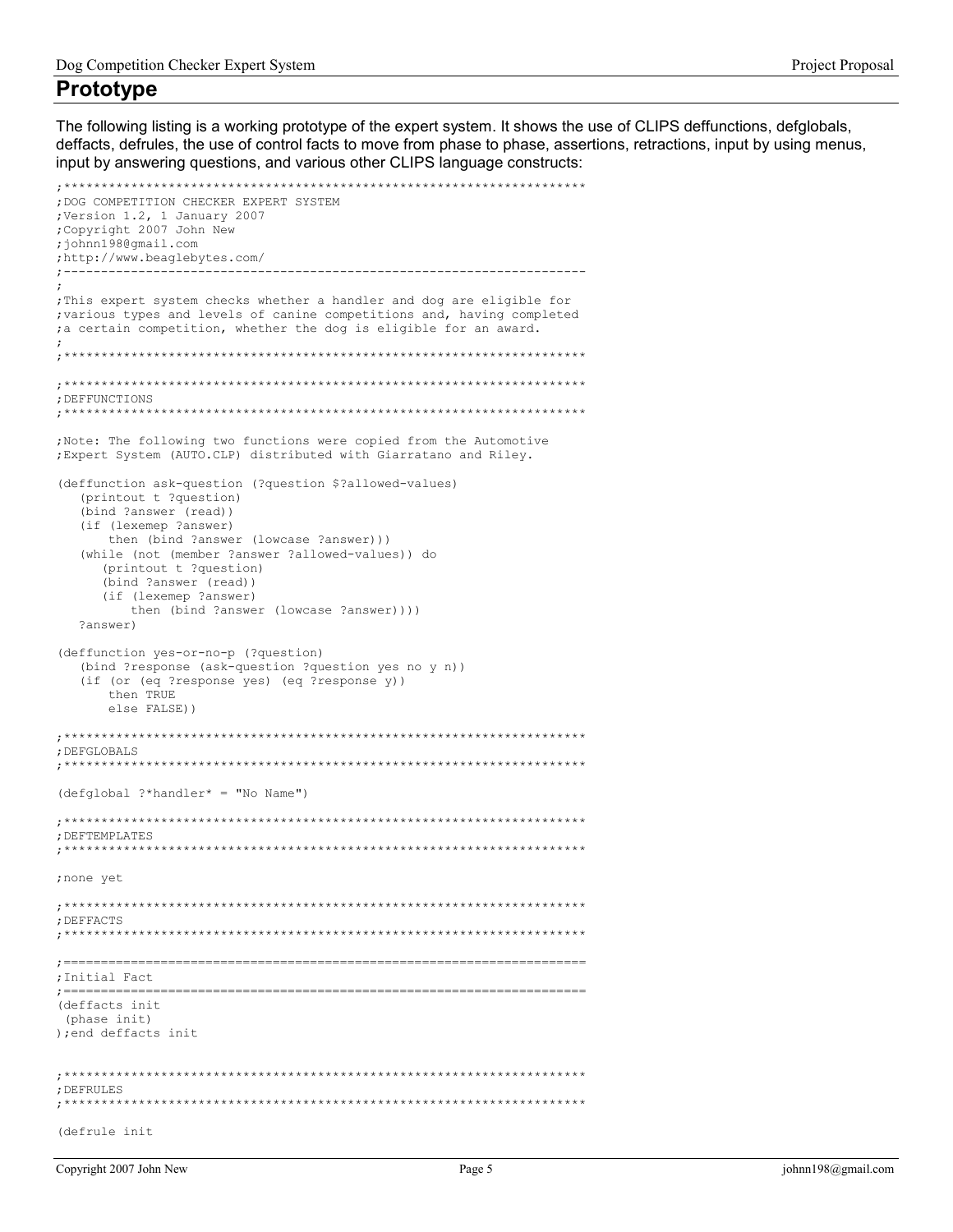```
 ?f <- (initial-fact) 
=> 
  (retract ?f) 
  (assert (phase ready)) 
) 
(defrule ready 
 ?p <- (phase ready) 
\Rightarrow (retract ?p) 
  (printout t crlf 
   "DOG COMPETITION CHECKER" crlf 
   "========================================" crlf 
   "This expert system checks whether a handler and dog are eligible for" crlf 
   "various types and levels of canine competitions and, having completed" crlf 
   "a certain competition, whether the dog is eligible for an award." crlf crlf 
   "Before we start, why don't you enter your name? ") 
  (bind ?*handler* (readline)) 
  (printout t crlf 
   "Welcome " ?*handler* " to the DOG COMPETITION CHECKER." crlf) 
  (assert (phase start)) 
) 
(defrule start 
 ?p <- (phase start) 
\Rightarrow (retract ?p) 
  (printout t crlf 
   "Main Menu" crlf 
   "----------------------------------------" crlf 
   "1. Eligibility" crlf 
   "2. Obedience" crlf 
   "3. Agility" crlf 
   "4. Tracking" crlf 
   "5. Endurance" crlf 
   "0. Exit" crlf 
   "Please select an option (0-5): ") 
  (bind ?option (read)) 
  (if (and (integerp ?option) 
           (>= ?option 0) 
           (<= ?option 5)) 
  then (assert (phase ?option)) 
  else (and (printout t crlf "Invalid option " ?option crlf) 
            (assert (phase start)))) 
) 
(defrule phase-1 
 ?p <- (phase 1) 
\rightarrow (retract ?p) 
  (printout t crlf 
   "1. Eligibility" crlf 
   "----------------------------------------" crlf 
   "Check eligibility to compete in any competitions:" crlf crlf) 
  (if (yes-or-no-p "Are you a member of your State or Territory Member Body? (yes no) ") 
      then (printout t crlf 
             "Congratulations " ?*handler* ". You are eligible to compete." crlf) 
      else (printout t crlf 
             "Sorry " ?*handler* ". You must join your State or Territory Member Body before you can compete." 
crlf)) 
  (printout t crlf "Press any key to return to the Main Menu ") 
  (bind ?option (readline)) 
  (assert (phase start)) 
) 
(defrule phase-2 
 ?p \leftarrow (phase 2)\Rightarrow (retract ?p) 
  (printout t crlf 
   "2. Obedience" crlf 
   "----------------------------------------" crlf 
   "Check eligibility for Obedience Competitions and Titles:" crlf 
   "1. Encouragement Class" crlf 
   "2. Novice Class" crlf 
   "3. Open Class" crlf
```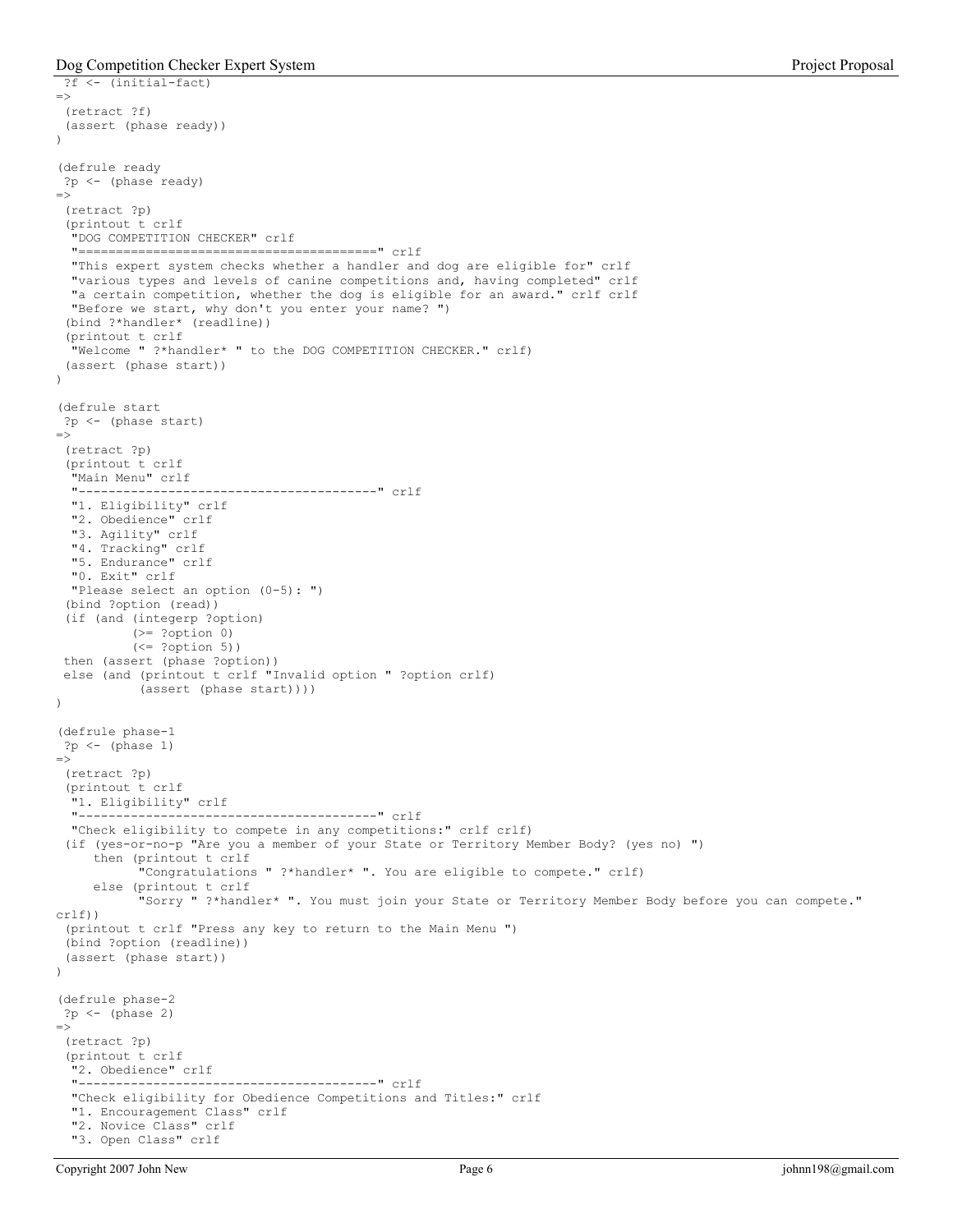```
Dog Competition Checker Expert System Project Proposal
```

```
 "4. Utility Class" crlf 
   "5. Champion Class" crlf 
   "0. Return to the Main Menu" crlf 
   "Please select an option (0-5): ") 
  (bind ?option (read)) 
  (if (and (integerp ?option) 
           (>= ?option 0) 
           (<= ?option 5)) 
  then (assert (phase (sym-cat 2- ?option))) 
  else (assert (phase 2))) 
\lambda(defrule phase-2-1 
 ?p <- (phase 2-1) 
\Rightarrow (retract ?p) 
  (printout t crlf 
   "2.1. Obedience - Encouragement Class" crlf 
   "----------------------------------------" crlf 
   "Check eligibility for an Encouragement Class award:" crlf crlf) 
  (assert (phase 2-1-1)) 
) 
(defrule phase-2-1-1 
 ?p <- (phase 2-1-1) 
\Rightarrow (retract ?p) 
  (if (yes-or-no-p "Can the dog Heel on Lead (at least 15/30 points)? (yes no) ") 
      then (assert (phase 2-1-2)) 
      else (assert (phase 2-1-failed)) 
 ) 
) 
(defrule phase-2-1-2 
 ?p \leftarrow (phase 2-1-2)\Rightarrow (retract ?p) 
  (if (yes-or-no-p "Can the dog Stand for Examination (at least 15/30 points)? (yes no) ") 
      then (assert (phase 2-1-3)) 
      else (assert (phase 2-1-failed)) 
 ) 
) 
(defrule phase-2-1-3 
 ?p <- (phase 2-1-3) 
= (retract ?p) 
  (if (yes-or-no-p "Can the dog Stand Stay (at least 15/30 points)? (yes no) ") 
      then (assert (phase 2-1-4)) 
      else (assert (phase 2-1-failed)) 
 ) 
) 
(defrule phase-2-1-4 
 ?p <- (phase 2-1-4) 
\Rightarrow (retract ?p) 
  (if (yes-or-no-p "Can the dog Sit Stay (at least 15/30 points)? (yes no) ") 
     then (assert (phase 2-1-5))
      else (assert (phase 2-1-failed)) 
 ) 
) 
(defrule phase-2-1-5 
  ?p <- (phase 2-1-5) 
\Rightarrow (retract ?p) 
  (if (yes-or-no-p "Can the dog Down Stay (at least 15/30 points)? (yes no) ") 
      then (assert (phase 2-1-6)) 
      else (assert (phase 2-1-failed)) 
 ) 
) 
(defrule phase-2-1-6 
 ?p <- (phase 2-1-6) 
=>
```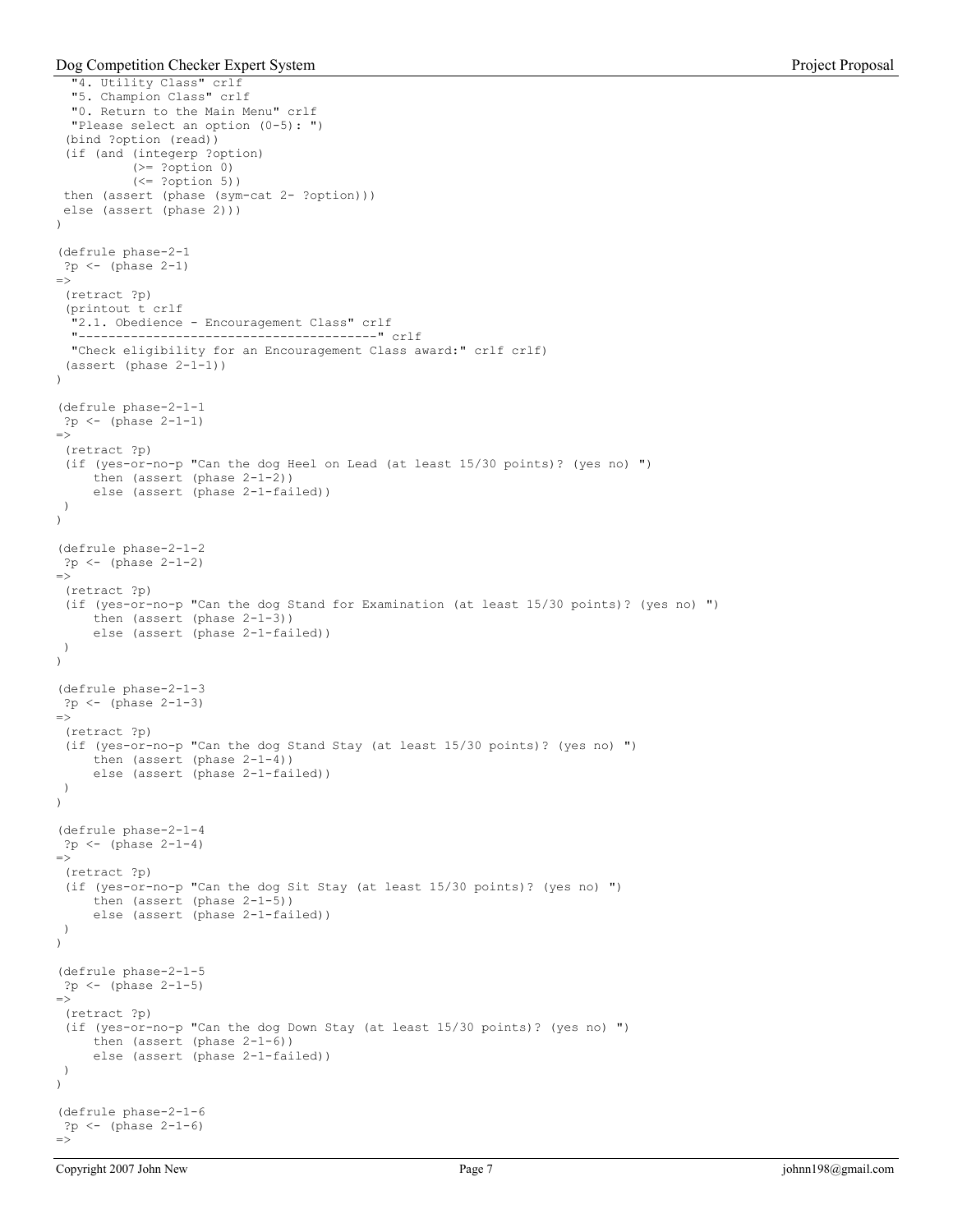Dog Competition Checker Expert System **Project Proposal** 

```
 (retract ?p) 
  (if (yes-or-no-p "Did the dog receive a pass score in Encouragement Class competition (at least 115/130 
points)? (yes no) ") 
      then (assert (phase 2-1-succeeded)) 
      else (assert (phase 2-1-failed)) 
  ) 
) 
(defrule phase-2-1-succeeded 
 ?p <- (phase 2-1-succeeded) 
\Rightarrow (retract ?p) 
  (printout t crlf 
   "Congratulations " ?*handler* ". You succeeded at Encouragement Class. Next level is Novice." crlf) 
  (assert (phase 2-1-finished)) 
) 
(defrule phase-2-1-failed 
 ?p <- (phase 2-1-failed) 
\Rightarrow (retract ?p) 
  (printout t crlf 
   "Commiserations " ?*handler* ". You failed at Encouragement Class. Please keep trying." crlf) 
  (assert (phase 2-1-finished)) 
\lambda(defrule phase-2-1-finished 
  ?p <- (phase 2-1-finished) 
\Rightarrow (retract ?p) 
  (printout t crlf "Press any key to return to the previous menu ") 
  (bind ?option (readline)) 
  (assert (phase 2)) 
\lambda(defrule phase-2-2 
  ?p <- (phase 2-2) 
\Rightarrow (retract ?p) 
  (printout t crlf 
   "2.2. Obedience - Novice Class" crlf 
         "----------------------------------------" crlf 
 \lambda (printout t crlf "Press any key to return to the previous menu ") 
  (bind ?option (readline)) 
  (assert (phase 2)) 
) 
(defrule phase-2-3 
  ?p <- (phase 2-3) 
\Rightarrow (retract ?p) 
  (printout t crlf 
    "2.3. Obedience - Open Class" crlf 
   "----------------------------------------" crlf 
  ) 
  (printout t crlf "Press any key to return to the previous menu ") 
  (bind ?option (readline)) 
  (assert (phase 2)) 
\lambda(defrule phase-2-4 
 ?p <- (phase 2-4) 
\Rightarrow (retract ?p) 
  (printout t crlf 
   "2.4. Obedience - Utility Class" crlf 
   "----------------------------------------" crlf 
 ) 
  (printout t crlf "Press any key to return to the previous menu ") 
  (bind ?option (readline)) 
  (assert (phase 2)) 
\lambda(defrule phase-2-5 
  ?p <- (phase 2-5)
```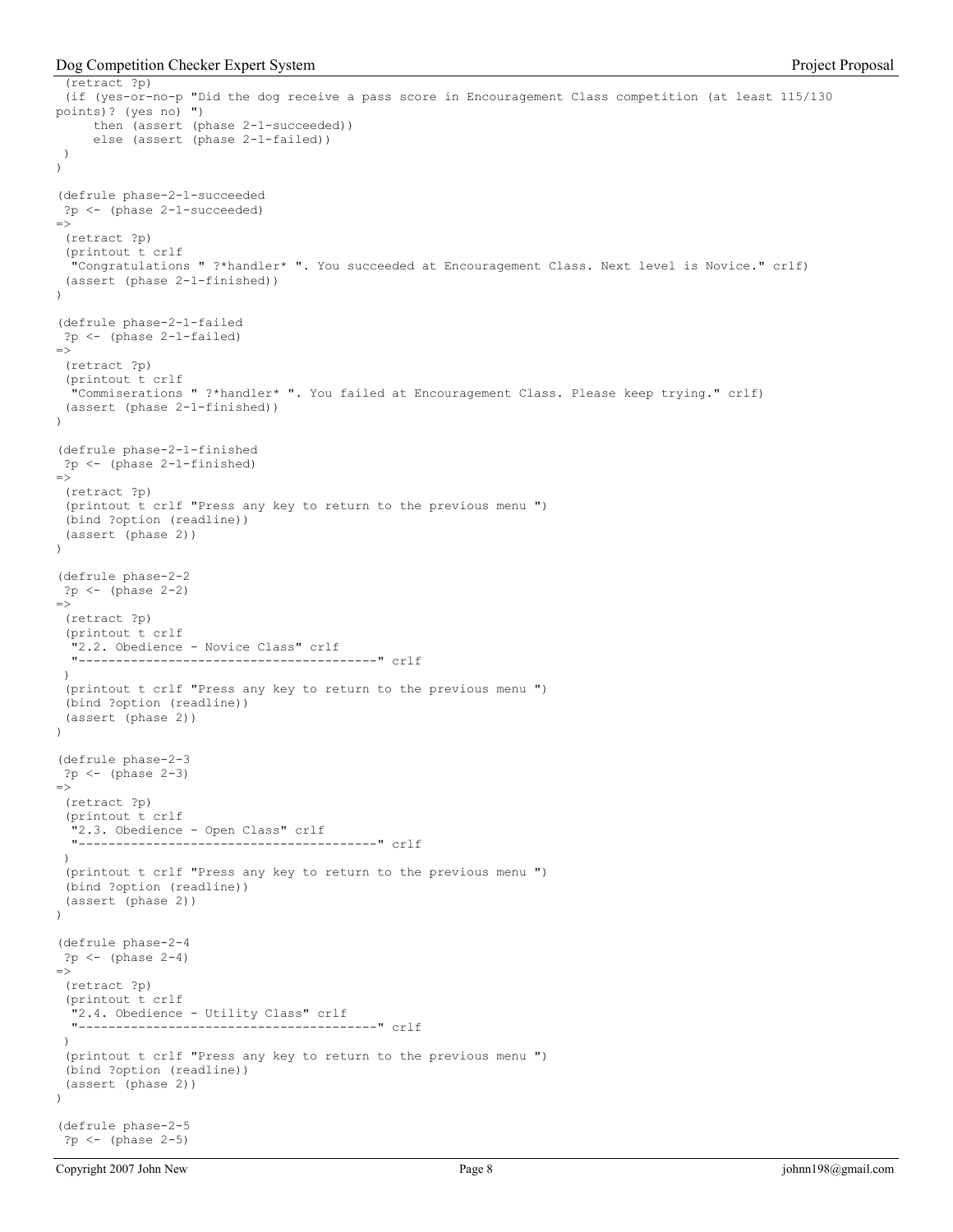Dog Competition Checker Expert System **Project Proposal** 

```
\Rightarrow (retract ?p) 
  (printout t crlf 
   "2.5. Obedience - Champion Class" crlf 
          "----------------------------------------" crlf 
 \lambda (printout t crlf "Press any key to return to the previous menu ") 
  (bind ?option (readline)) 
  (assert (phase 2)) 
) 
(defrule phase-3 
?p \leftarrow (phase 3)\Rightarrow (retract ?p) 
  (printout t crlf 
   "3. Agility" crlf 
                          "----------------------------------------" crlf 
  ) 
  (printout t crlf "Press any key to return to the previous menu ") 
  (bind ?option (readline)) 
  (assert (phase start)) 
) 
(defrule phase-4 
?p \leftarrow (phase 4)\Rightarrow (retract ?p) 
  (printout t crlf 
  "4. Tracking" crlf<br>"------------------
                   "----------------------------------------" crlf 
  ) 
  (printout t crlf "Press any key to return to the previous menu ") 
  (bind ?option (readline)) 
  (assert (phase start)) 
\lambda(defrule phase-5 
  ?p <- (phase 5) 
\Rightarrow (retract ?p) 
  (printout t crlf 
   "5. Endurance" crlf 
   "----------------------------------------" crlf 
  ) 
  (printout t crlf "Press any key to return to the previous menu ") 
  (bind ?option (readline)) 
  (assert (phase start)) 
\lambda(defrule 0-phase-exit 
 ?p <- (phase 0) 
\Rightarrow (retract ?p) 
  (printout t crlf 
   "Thank you " ?*handler* " for using the DOG COMPETITION CHECKER." crlf crlf) 
  (assert (stop)) 
  (assert (quit)) 
  (assert (clear)) 
\lambda
```
## Conclusion

This report has presented a proposal for developing a Dog Competition Checker Expert System, which is designed to check a handler and dog for eligibility and success in relation to various types of canine competitions. The expert system concentrates on Obedience competitions held under the auspices of the Royal NSW Canine Council, NSW, Australia. Domain knowledge for the expert system is available from printed rule books available for purchase from the Royal NSW Canine Council and from other online sources. The expert system will be developed using CLIPS and obtain user input using menus and a series of questions.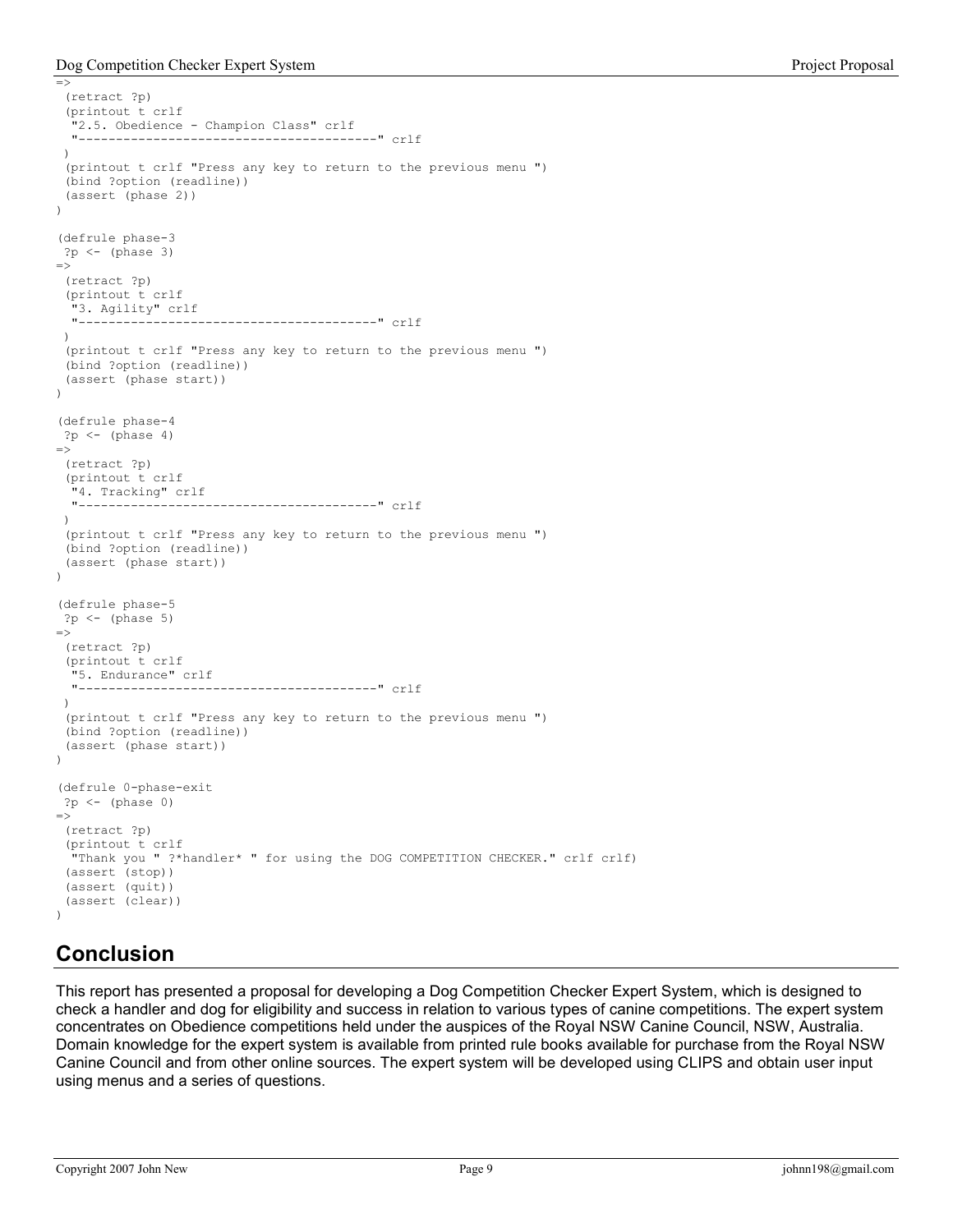#### References

- 1 Agility and jumpers trials Australia (online). (1 Jan. 2001). http://www.dogs4sale.com.au/Agility\_Trials.htm. [Accessed 8 Mar. 2003].
- 2 ANKC Agility Rules (online). (1 Jan. 2001). http://safianski.customer.netspace.net.au/Training/1Rules/AgilityRules.htm. [Accessed 8 Mar. 2003].
- 3 ANKC Endurance Rules (online). (nd). http://safianski.customer.netspace.net.au/Training/1Rules/EnduranceRules.htm. [Accessed 8 Mar. 2003].
- 4 ANKC Obedience Rules (online). (nd). http://safianski.customer.netspace.net.au/Training/1Rules/ObedienceRules.htm. [Accessed 8 Mar. 2003].
- 5 Australian National Kennel Council (online). (24 Jan. 2002). http://www.ankc.aust.com/default.html. [Accessed 8 Mar. 2003].
- 6 Breed selector dogs (online). (2003). iVillage Inc. http://www.ivillage.com/pets/tools/breedselector/questions/dog/size. [Accessed 8 Mar. 2003].
- 7 Dog breed info center (online). (2003). Green Bridge Station Technologies. http://www.dogbreedinfo.com/search.htm. [Accessed 8. Mar. 2003].
- 8 Dog breed selector (online). (2001). Discovery Communications. http://animal.discovery.com/guides/dogs/selector/selector1.jsp. [Accessed 8. Mar. 2003].
- 9 Dog selector (online). (2002). SelectSmart.com. http://selectsmart.com/DOG/. [Accessed 8. Mar. 2003].
- 10 DogVet (online). (nd). Lisa Developments. http://members.ozemail.com.au/~lisadev/sftdvet.htm. [Accessed 8 Mar. 2003].
- 11 Flygility Tournament Competition Rules, Titles and Regulations. Adopted 10/00. Effective 1/5/2001 (online). (1 May 2001). Royal NSW Canine Council. http://www.rnswcc.org.au/flyagility.pdf. [Accessed 8 Mar. 2003].
- 12 Giarratano, J. (2002). CLIPS User's Guide. Version 6.20.
- 13 Giarratano, J. and Riley, G. (1998). Expert systems: principles and programming. 3rd ed. PWS Publishing: Boston, MA.
- 14 H. Chen, P. Buntin, L. She, S. Sutjahjo, C. Sommer, D. Neely (online). (nd). Expert prediction, symbolic learning, and neural networks: an experiment on greyhound racing. http://ai.bpa.arizona.edu/papers/dog93/dog93.html. [Accessed 8 Mar. 2003].
- 15 Obedience (online). (nd). http://www.rnswcc.org.au/compages/obedienc.html. Royal NSW Canine Council. [Accessed 8 Mar. 2003].
- 16 Obedience trials in Australia (online). (22 Feb. 1997). http://www.dogsites.com.au/internet\_library/obedience\_trials\_in\_australia.html. [Accessed 8 Mar. 2003].
- 17 Quiz for choosing a dog (online). (nd). about-dogs.com. http://www.about-dogs.com/quiz\_for\_choosing\_dog.htm. [Accessed 8. Mar. 2003].
- 18 Regulations Part II Show. Amended September 2002 (online). (Sep 2002). Royal NSW Canine Council. http://www.rnswcc.org.au/forms/Part 02 Show.pdf. [Accessed 8 Mar. 2003].
- 19 Riley, G. & Donnell, B. (2002). CLIPS Reference Manual. Volume 1. Basic Programming Guide. Version 6.20.
- 20 Royal NSW Canine Council (online). (1 Apr. 2003). http://www.rnswcc.org.au/. [Accessed 8 Mar. 2003].
- 21 Rules and regulations for herding. Adopted 10/00. Effective 1/1/2001 (online). (1 Jan. 2001). http://www.rnswcc.org.au/herding.pdf. Royal NSW Canine Council. [Accessed 8 Mar. 2003].
- 22 Rules for the conduct of endurance tests. Approved by the Australian National Kennel Council 1996. Revised 13/5/2000 (effective 1/1/2000) (online). (13 May 2000). http://www.rnswcc.org.au/Endurance.pdf. Royal NSW Canine Council. [Accessed 8 Mar. 2003].
- 23 Select a dog (online). (2001). Waltham. http://www.waltham.com/dogs/select\_a\_dog.html. [Accessed 8. Mar. 2003].
- 24 SelectaPet (online). (1991). Petcare Information and Advisory Service. http://www.petnet.com.au/selectapet/dogselectapet.html. [Accessed 8. Mar. 2003].